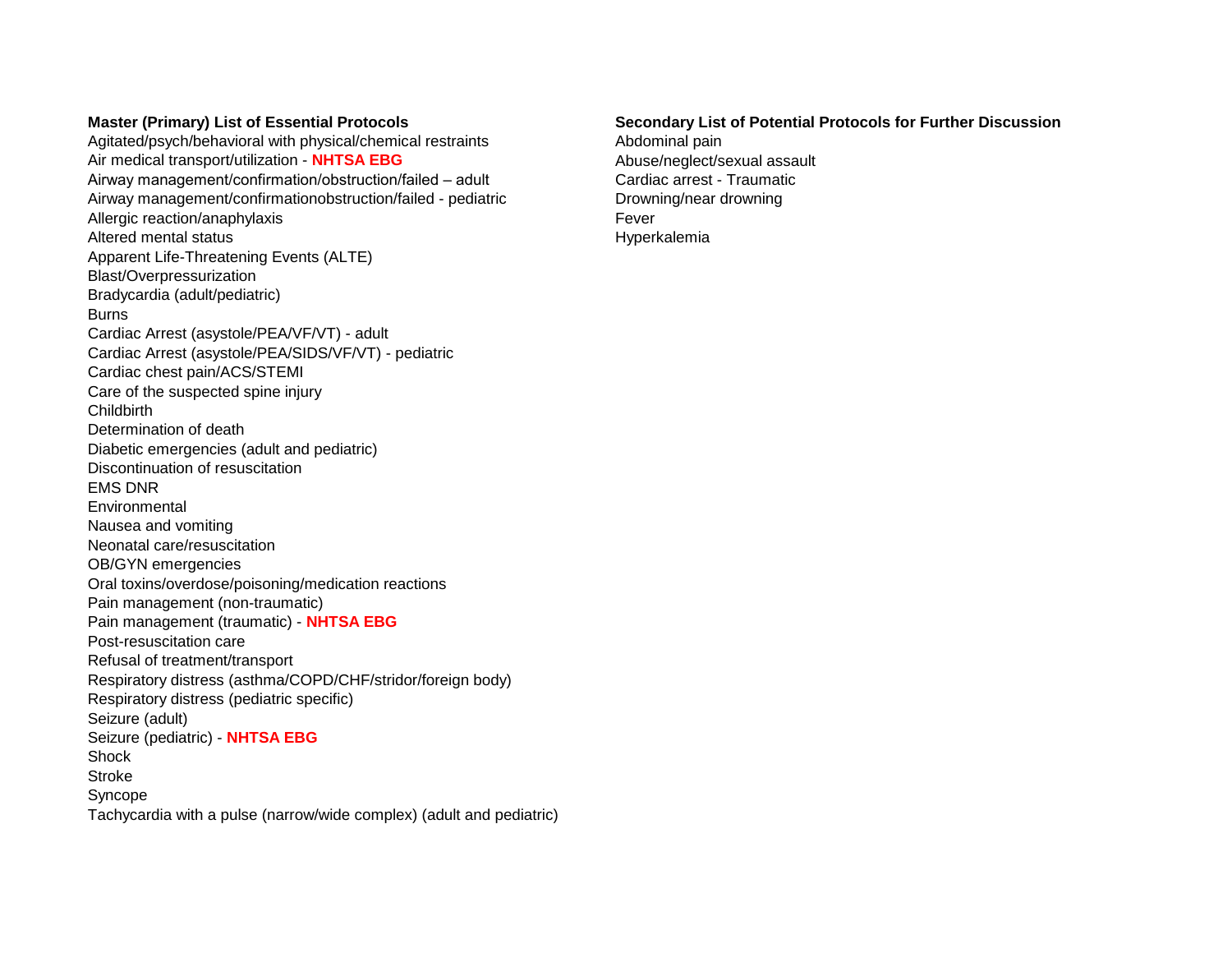Tooth avulsion Toxic exposures Trauma (head, multi-system, spine, thorax, extremity, amputation, eye) Universal/General Care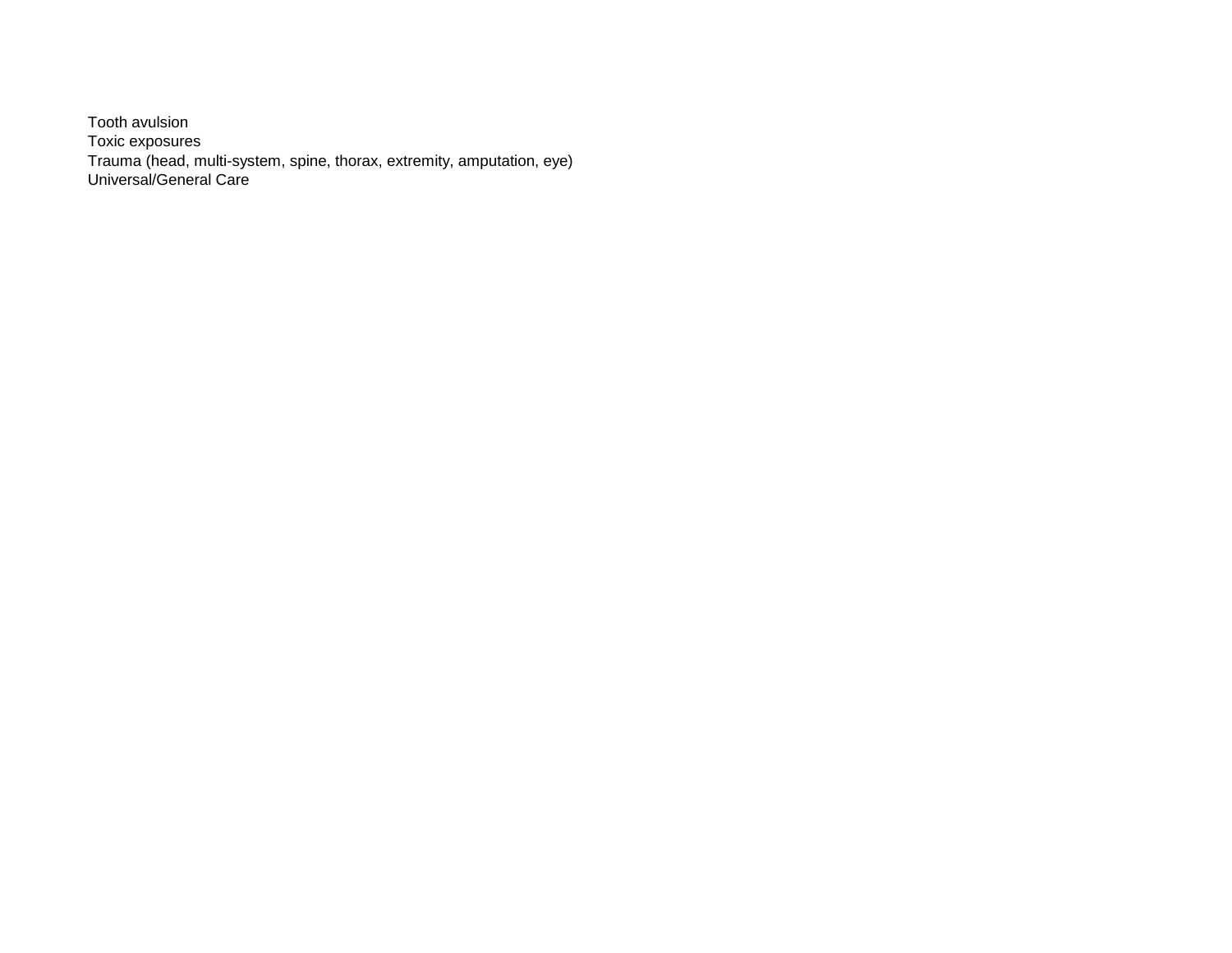## **Possible Protocols to be included Procedures/Operational Issues**

Airway- Sedation-Assisted (Nonparalytic) and the cricothyrotomy Cricothyrotomy Airway-Paralytic (RSI) and the monotonic external hemorrhage control Altitude Sickness Needle Thoracentesis Amputation **Pharyngeal and tracheal suctioning** Pharyngeal and tracheal suctioning Back Pain **PPE/bloodborne & airborne pathogens** Bites and Envenomations Vascular access (IV/IO) Cancellation of Response/ No Patient Found Carbon Monoxide Poisoning Cardiac Arrest Triage Scheme Crime Scene Preservation Crush Syndrome Dead on Arrival (DOA) Dental Problems Device Malfunction Diarrhea Diving Emergencies Envenomation/Snakebite Exposure-Airway Irritants Exposure-Biological/Infectious Exposure-Blistering Agents Exposure-Chemicals to Eye Exposure-Cyanide Exposure-Inhalation Exposure-Nerve Agents Exposure-Radiologic Agents Exposure-Riot Control Agents Hypertension Impaled Object Implantable Cardioverter Defibrillator (ICD) Malfunction Individualized Patient Protocol Indwelling Devices Influenza-Like Illness/ Upper Respiratory Infection Insect Envenomation On-Scene Physician/Intervenor Seriously Ill Patient Smoke Inhalation (slated to be included in the Toxins protocol)